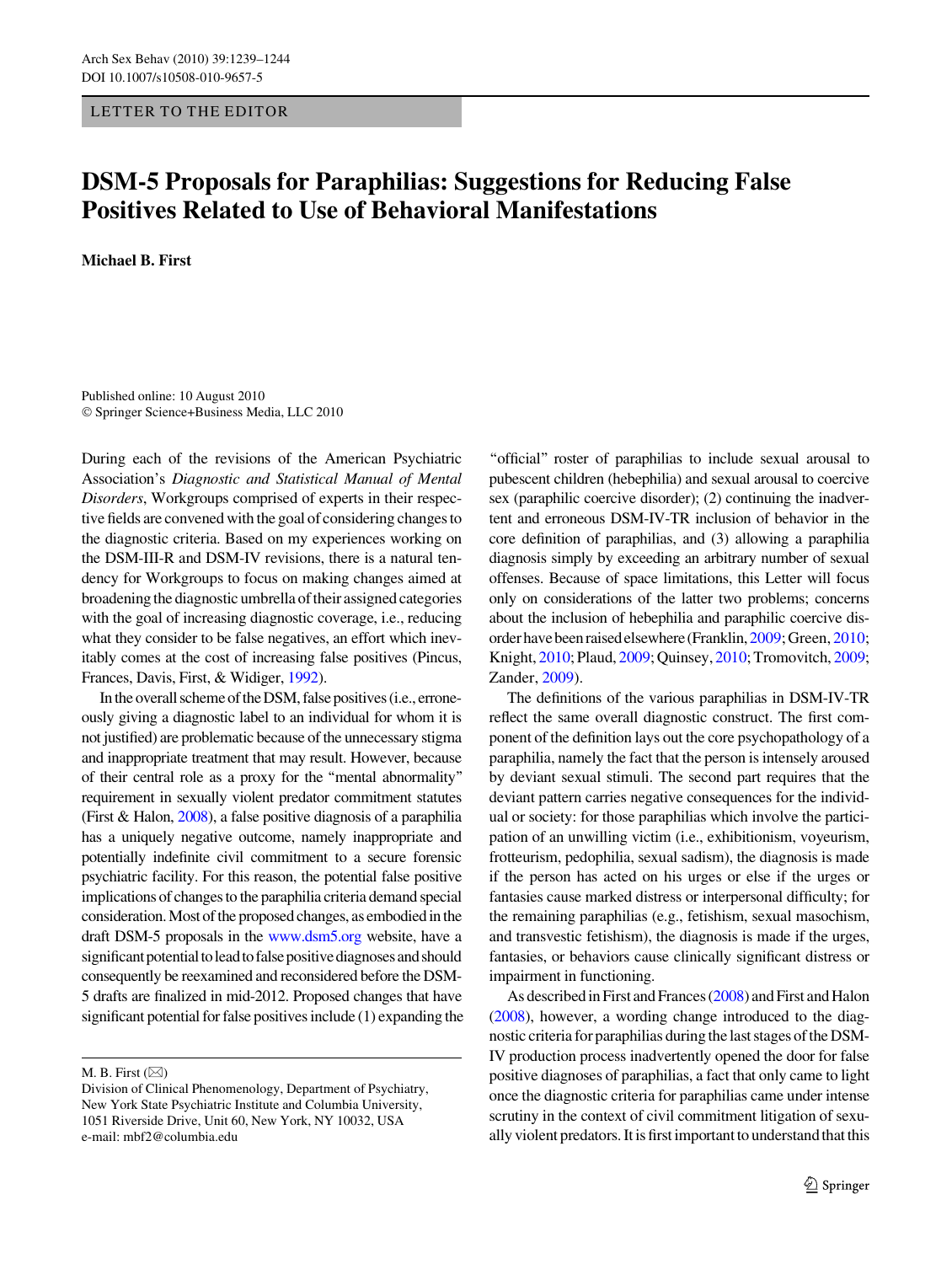decision to adjust the wording was made under the mistaken belief that the new wording and the old wording were diagnostically equivalent, i.e., that it would identify exactly the same individuals as having a paraphilia as did DSM-III-R. In reviewing the limited empirical data base on paraphilias, the DSM-IV Sexual Disorders Workgroup recommended making no changes in the diagnostic criteria for any of the paraphilias, retaining the DSM-III-R wording of criterion A (''over a period of at least 6 months, recurrent intense sexual urges and sexually arousing fantasies involving…''). The only proposed change to the Paraphilias section of DSM-IV was the addition of a ''with gender dysphoria''specifier to the criteria for Transvestic Fetishism. However, as part of a system-wide effort in the final stages of the preparation of DSM-IV to incorporate the clinical significance criterion (CSC) (Frances, [1998](#page-5-0)) into the criteria sets for most DSM-IV disorders, criterion B for all of the paraphilias (i.e., "the person has acted on these sexual urges, or the sexual urges or fantasies cause marked distress or interpersonal difficulty'') was replaced by the standard CSC wording (i.e., ''the fantasies, sexual urges, or behaviors cause clinically significant impairment in social, occupational, or other important areas of functioning''). Moreover, to make up for removal from criterion B of the behavioral indicator''acted on these urges,'' the phrase "or behaviors" was amended to criterion A in acknowledgement of the fact that it is typically behaviors which prompt a person to receive treatment for his or her paraphilia. Thus, the final wording of criterion A in DSM-IV and DSM-IV-TR was as follows:''over a period of at least 6 months, recurrent, intense sexually arousing fantasies, sexual urges, or behaviors involving [paraphilic focus].''This seemingly minor change in criterion A went virtually unnoticed until enterprising forensic evaluators in sexually violent predator commitment cases started using this change in wording to justify making a diagnosis of a paraphilia in cases in which the only evidence available to support the diagnosis was the nature of the sexual offenses themselves because the person either did not cooperate with the forensic evaluation or else denied having a deviant sexual arousal pattern.

There are both conceptual and practical problems related to including behaviors as part of the core definitional component of a paraphilia. As noted by Blanchard ([2010](#page-5-0)) in his literature review of pedophilia, paraphilias ''are erotic preferences or orientations that inhere in the individual and that have some existence independent of specific observable actions''(p. 310). A paraphilia is thus fundamentally a disturbed internal mental process (i.e., a deviant focus of sexual arousal) which is conceptually distinguishable from its various clinical manifestations, such as the person having sexual fantasies centered around the paraphilic focus, seeking and using pornography thematically linked to the paraphilic focus, having sexual urges triggered by stimuli related to paraphilic focus, or engaging in sexual behavior revolving around the paraphilic focus. Including behaviors as part of the core definition of a paraphilia conflate the underlying phenomenology of a paraphilia with its clinical manifestations.

From a practical perspective, offering''behaviors''as one of the defining elements of a paraphilia is potentially a significant source of false positive diagnoses, given that, of all of the clinical manifestations of a paraphilia, the person's behavior is the least specific and most fallible as an indicator of an underlying paraphilic focus of sexual arousal. Given a particular behavior, there are many potential mental states that could be driving that behavior. Take, for example, the behavior of exposing one's genitals in public. In addition to being a manifestation of an exhibitionistic paraphilic sexual arousal pattern, this behavior could be a manifestation of disinhibition or poor impulse control related to substance intoxication, a manic episode, or personality change due to a dementing illness. Thus, the particular mental state underlying this inappropriate behavior must be elucidated before one can attribute the behavior to a particular motivation, such as acting on a paraphilic urge. This ''disconnect'' between sexual behavior and underlying mental state is further illustrated by studies suggesting that paraphilic sexual interest may be the underlying explanation in only a minority of cases of sexual offenses. For example, Marshall and Fernandez [\(2003](#page-5-0)) reviewed 10 studies of exhibitionists using penile plethysmography and found that 9 out of the 10 studies suggested that exhibitionists in clinical settings did not have a preference for exposing themselves. Similarly, a study by Seto and Lalumiere [\(2001](#page-5-0)) of over 1000 child molesters using phallometric testing as a validator demonstrated that less than one-third had an underlying pedophilic arousal pattern.

Patient self-report of recurrent sexual urges and sexual fantasies are explicit indicators of a person's sexual arousal pattern that require little, if any, inferential suppositions on the part of the clinician. The relationship between a person's behavior and his sexual arousal preferences, on the other hand, requires making an inference that the behavior is driven by a paraphilic preference rather than other reasons. Making behaviors definitionally equivalent to sexual urges and sexual fantasies in criterion A leads to false positive diagnoses of paraphilias by virtue of giving the clinician permission to skip this crucial step in the diagnostic assessment process, allowing for the diagnosis to potentially be applied to individuals whose sexual offenses are motivated by non-paraphilic reasons (e.g., opportunism in a person with antisocial personality disorder, intoxication-related disinhibition in a person with substance dependence).

The DSM-5 proposal to define paraphilias in terms of behaviors alone is motivated by Workgroup members' concerns regarding potential false negatives that may result from the DSM-III-R requirement that there be intense sexual urges or sexually arousing fantasies involving the paraphilic focus. Particularly in forensic settings, individuals being evaluated for the presence of paraphilic interests have little objective motivation to be truthful regarding their sexual urges and fantasies and are thus often non-cooperative with evaluators. As noted by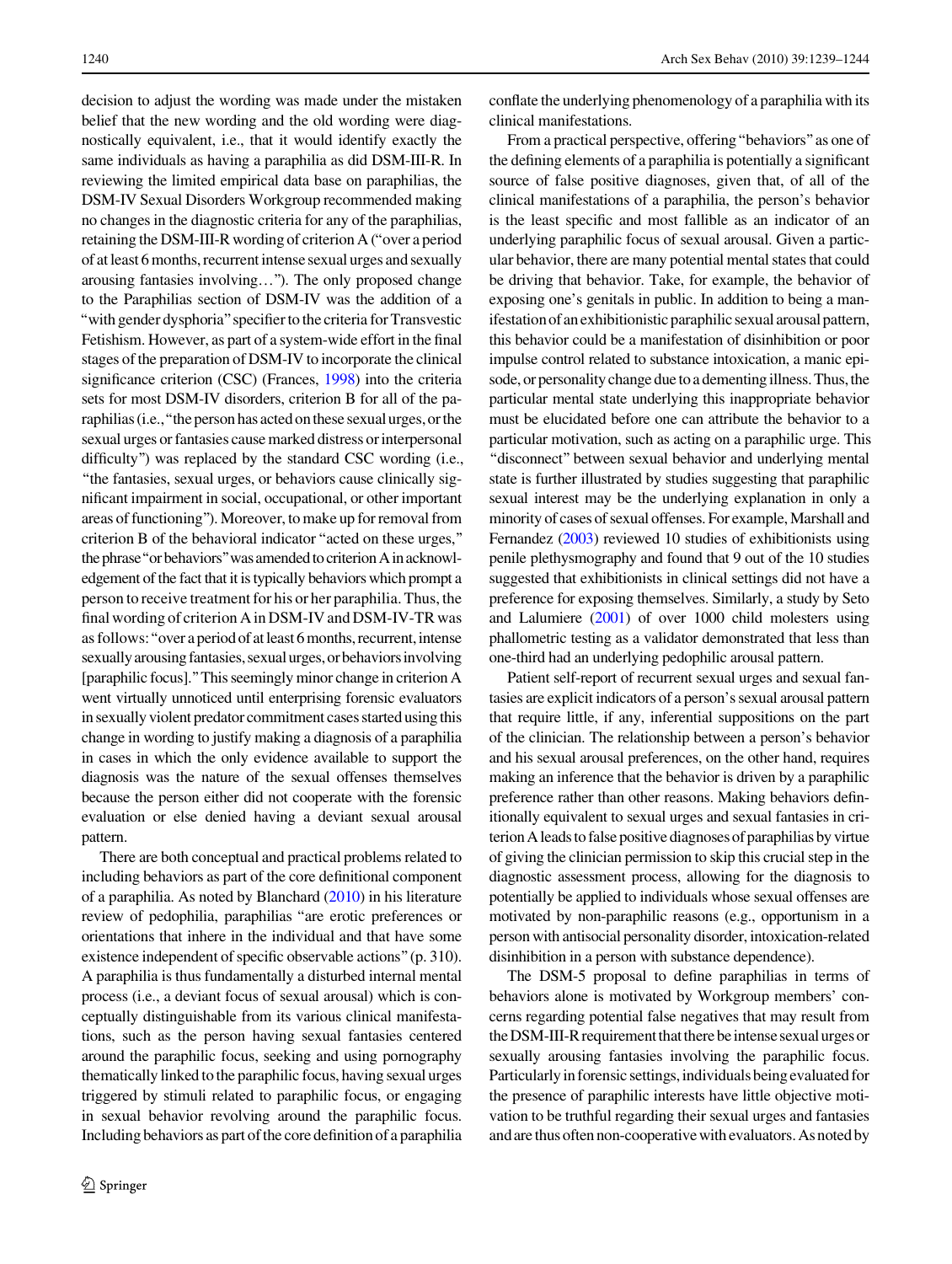Blanchard [\(2010\)](#page-5-0) with respect to pedophilia, "offenders are not necessarily rewarded for being truthful about pedophilic impulses [and]... might experience even more severe consequences of their actions if they acknowledge being pedophiles'' (p. 306). Thus, the DSM-5 proposals for the majority of the paraphilias involving non-consenting persons (i.e., Exhibitionism, Frotteurism, Sexual Sadism, and Voyeurism) will continue to allow a paraphilia diagnosis to be made based entirely on behaviors in order to ''lessen the dependence of diagnosis on patients' selfreports regarding urges and fantasies,'' perpetuating the already identified false positive problem and its potential legal ramifications in terms of civil commitment.

Furthermore, in recognition of the fact that allowing a diagnosis of a paraphilia to be based entirely on sexual acts alone has the potential to lead to false positives (Blanchard,  $2010$ ; Långström,  $2010$ ); for those paraphilias involving nonconsenting persons, the Workgroup has proposed setting a ''minimum number of separate victims for diagnosing the paraphilia in uncooperative patients''(DSM-5 Paraphilia Sub-Workgroup, [2010](#page-5-0)). For Pedohebephilia, at least two different child victims are required if the children are prepubescent, and three or more if at least one is pubescent; for Sexual Sadism, two or more victims on separate occasions are required, and for Exhibitionism, Frotteurism, Paraphilic Coercive Disorder, and Voyeurism, three or more non-consenting persons on separate occasions are necessary. According to the DSM-5 web site, the use of different cut-offs for different disorders is''an attempt to obtain similar rates of false positives and false negative diagnoses for all of the paraphilias'' (DSM-5 Paraphilia Sub-Workgroup, [2010\)](#page-5-0).

Basing the diagnosis of a paraphilia entirely on exceeding a proscribed count of the number of victims is problematic for a number of reasons. First of all, although providing a precisely defined cut-off might give the appearance that these cut-off thresholds have a firm empirical basis, this is not in fact the case. As was the case with DSM-IV, one of the central requirements of the DSM-5 revision process is for recommendations to be grounded in empirical evidence (Kupfer, Regier, & Kuhl, [2008](#page-5-0)). Although the''rationale''sections on the DSM-5 web site explain why the Workgroup proposed using a victim count (''to lessen the dependence of diagnosis on patients' self-reports regarding urges and fantasies''), no empirical data were cited on the website to explain how or why these specific thresholds were set. An examination of the literature reviews conducted by the Workgroups to provide the empirical basis for the changes reveals that only the literature review for pedophilia offered any justification. In the Exhibitionsim, Frotteurism, and Voyeurism literature review, Långström [\(2010](#page-5-0)) stated that "to my knowledge, there are no published data that could directly advise on such behavioral determinants for the paraphilias reviewed here'' (p. 322). The review justifying proposed changes for Sexual Sadism (Krueger, [2010\)](#page-5-0) did not even address the cut-off issue.

The DSM-5 paraphilia literature review cites a single study by Blanchard, Klassen, Dickey, Kuban, and Blak ([2001](#page-5-0)) as the justification for adopting a diagnostic threshold based on counting the number of victims, stating that''the results of Blanchard et al. [\(2001\)](#page-5-0) show that absolute cut-off scores matter, at least up to three known offenses''(Blanchard, [2010,](#page-5-0) p. 309). Typically, when empirical data are used to justify a particular diagnostic cutoff, receiver operator characteristic (ROC) curves are calculated to determine the optimal balance of false positives and false negatives based on different diagnostic thresholds. For example, a study examining the optimal diagnostic cut-off of panic symptoms conducted as part of the MacArthur-funded DSM-IV secondary data reanalysis used ROC analysis to demonstrate that a diagnostic cut-off of four symptoms performed best using psychiatric hospitalization, ER visits, and suicide attempts as diagnostic validators (Leon, Klerman, Weissman, Fyer, & Johnson, [1992](#page-5-0)). An analogous ROC analysis to determine the optimal cut-off for the number of victims would have demonstrated that three or more victims yielded the best balance of false negatives vs. false positives based on some gold standard for a diagnosis of pedophilia, such as the individual admitting to a preferential sexual attraction to children.

The Blanchard et al. ([2001](#page-5-0)) study, however, was not in any way designed to determine the diagnostic validity of a three victim diagnostic threshold. What the study actually showed was that the diagnostic sensitivity of phallometric testing for pedophilia (i.e., the percentage of men who are correctly diagnosed by the test as pedophilic) varied based on the number of victims, which were divided a priori into three groups: one victim, two victims, or three or more victims. For men with a history of offending children outside the family, diagnostic sensitivity was 30% for one victim, 42% for two victims, and 61% for three or more victims. For men with a history of offending entirely within the family, diagnostic sensitivity was 33% for one victim, 39% for two victims, and 29% for three or more victims. Blanchard et al. concluded in the discussion that''our analyses for offenders against unrelated children confirmed the expected result that men with greater numbers of victims had a greater likelihood of being diagnosed as pedophilic.''They go on to say that''we were not able to demonstrate the same relation among incest offenders; however, that negative result is probably not meaningful because there were few incest offenders with multiple victims'' (Blanchard et al., [2001,](#page-5-0) p. 124). The only other conclusion reached by the study was that''the more adult women with whom a patient has had sexual contact, the less likely he is to be diagnosed as pedophilic''(p. 124). It thus appears that the three victim cut-off is entirely the product of expert consensus rather than being based on any empirical footing, leaving its actual impact on rates of false positive diagnoses unknown.

Moreover, using a fixed cut-off, as is proposed for the paraphilias, introduces a significant false negative problem into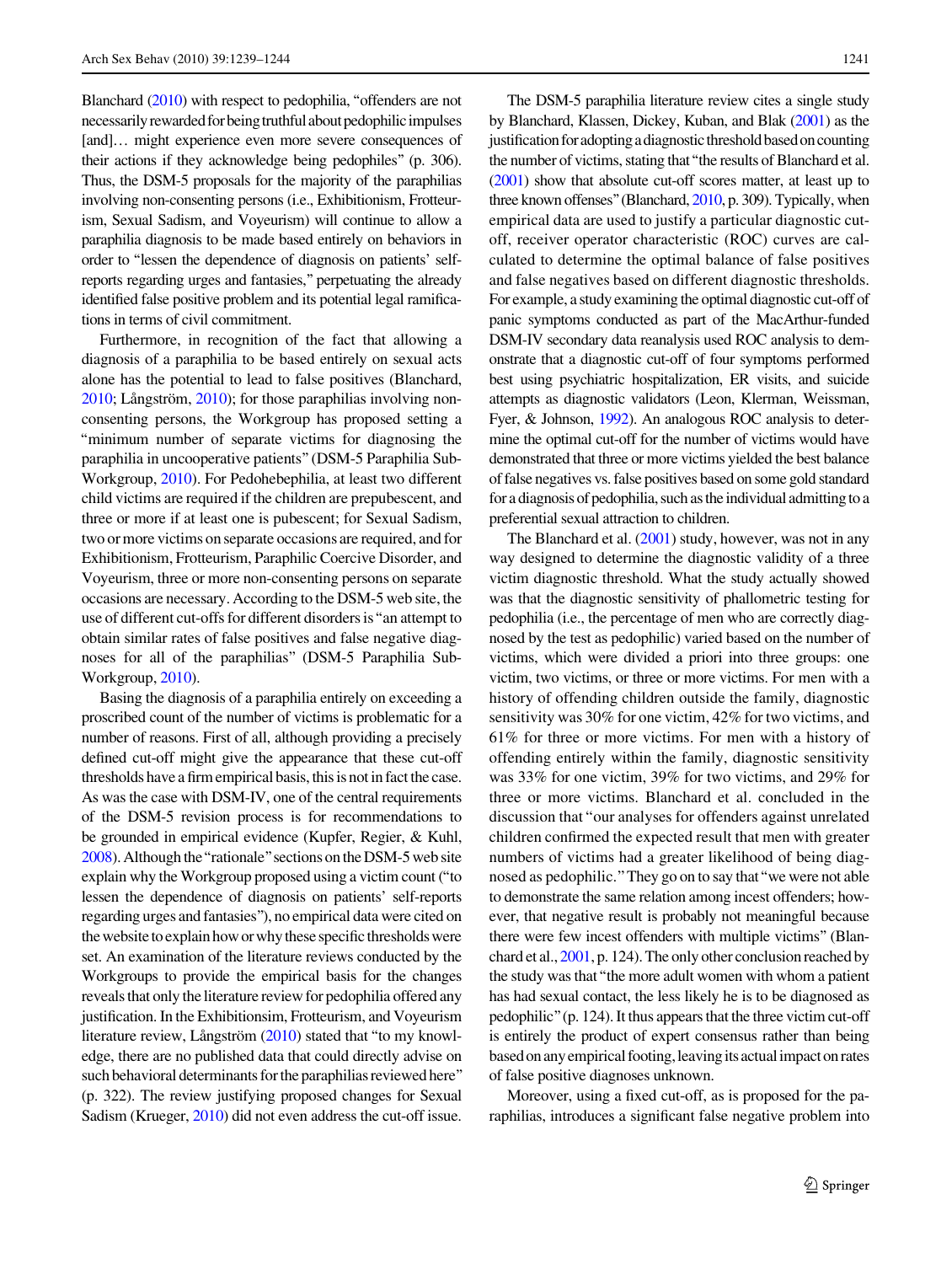the picture, most evident in the diagnostic criteria for Pedohebephilia. Unlike the other non-consenting paraphilias, which typically involve victims picked opportunistically at random, pedophilia often involves multiple sexual offenses against one or two child victims who are known to the perpetrator (e.g., family members, children of neighbors). The proposed criteria for Pedohebephilia, which requires seeking sexual stimulation from two or more different children if both are prepubescent, or three or more different children if one or more are pubescent, would not diagnose such individuals as pedophiles.

This problem here stems from attempting to define a disorder in a way that is independent of the proper exercise of clinical judgment. Although a paraphilia diagnosis made in this way would most likely have improved reliability over the current approach, this increase in reliability would come at the expense of validity in terms of both false positives and false negatives. As noted in the introduction to the DSM, ''the specific diagnostic criteria included in the DSM-IV are meant to serve as guidelines to be informed by clinical judgment and are not meant to be used in a cookbook fashion'' (American Psychiatric Association, [2000,](#page-5-0) p. xxxii). As discussed above, a paraphilic arousal pattern is a mental phenomenon that may be manifested in a particular patient in a variety of ways. In those cases in which the forensic evaluator's evidentiary base is by necessity limited to the person's history of sexual offending behavior, a diagnosis of paraphilia is legitimate only if a paraphilic arousal pattern can be validly inferred from the overall pattern of behavior. Such an inference involves both ruling out other possible causes for the sexual behavior (e.g., other mental disorders such as bipolar disorder, opportunity coupled with disinhibition related to substance intoxication), and making the case that, given the nature of the pattern itself, the overwhelmingly likely motivating factor would be a paraphilic arousal pattern (e.g., involvement of a large number of victims over time coupled with the absence of sexual behavior involving nonparaphilic arousal stimuli).

In order to reduce the false positive problem inherent in allowing a paraphilia diagnosis to be made based entirely on external behavior, I recommend a return to the DSM-III-R framework which places the person's deviant sexual arousal pattern at the core of the definition and clarifying that this arousal pattern may be manifested by sexual urges, sexual fantasies, or sexual behaviors. This approach serves to clearly differentiate between the core psychopathological construct of a paraphilia (i.e., a pattern of deviant sexual arousal) and its clinical manifestations (i.e., sexual urges, fantasies, and behaviors). The current proposed wording for pedohebephilia, which separates these two constructs in its criterion A, can be used as the model for this wording change, which should be applied uniformly to the definitions of all of the paraphilias. The following wording is suggested: ''Over a period of at least 6 months, recurrent and intense sexual arousal from [paraphilic focus of sexual interest], as manifested by fantasies, urges, or behaviors.''Although this wording allows for the diagnosis to be made based on a consideration of the person's behavioral pattern, there is an implicit requirement that the diagnostician make the clinical judgment that the behaviors are a manifestation of the deviant sexual arousal pattern that is at the core of the paraphilia and to provide adequate explication of this in the medical record. Furthermore, I recommend rejecting the imposition of an arbitrary threshold for the number of victims and instead continue with the DSM-IV-TR requirement that ''the person has acted on these sexual urges, or the sexual urges or fantasies cause marked distress or interpersonal difficulty.''

A strategy for reducing diagnostic false positives that is used in the vast majority of diagnostic criteria sets in the DSM is to provide exclusionary criteria for the purpose of alerting the clinician to alternative diagnostic formulations that must be considered and ruled out (First, Frances, & Pincus, [2004\)](#page-5-0). For example, the diagnostic criteria for specific phobia instruct the clinician to consider alternative diagnostic explanations for the avoidance behavior before making the diagnosis, such as a diagnosis of Obsessive–Compulsive Disorder in someone with fear of dirt related to obsessions about contamination, a diagnosis of posttraumatic stress disorder in someone who avoids stimuli associated with a severe stressor, a diagnosis of Separation Anxiety Disorder in someone who avoids going to school, etc. However, with the exception of the diagnostic criteria set for Fetishism that excludes the diagnosis if''the fetish objects are limited to articles of female clothing used in crossdressing (as in Transvestic Fetishism) or devices designed for the purpose of tactile genital stimulation (e.g., a vibrator),''none of the paraphilia criteria sets include an exclusionary criteria.

Given the crucial need for the diagnostician to consider and rule out alternative diagnostic considerations that could account for sexual behaviors in order to prevent a false positive diagnosis of paraphilia, I recommend that newexclusionary criteria (i.e., a new criterion B) be added to the criteria sets of each of the paraphilias. This exclusionary criterion would indicate the other DSM diagnoses that could account for the sexual behavior that need to be considered and ruled out (e.g., mental retardation, substance abuse, manic episode, schizophrenia), non-psychiatric general medical conditions (e.g., severe head trauma, dementing illnesses), and non-medical non-psychiatric explanations (e.g., public urination as an alternative to a diagnosis of exhibitionism). Table [1](#page-4-0) illustrates the proposed wording as it applies to all of the non-consent paraphilias.

Given the unique forensic implications of this diagnostic category, great care should be taken in the definition of the paraphilias to prevent false positive diagnoses. The current DSM-IV-TR criteria and the proposed DSM-5 criteria promote false positive diagnoses by allowing the diagnosis to be made without a consideration of the underlying motivation for sexual behavior which may be driven by motivations other than a paraphilic sexual arousal pattern. The proposals discussed here (i.e., placing sexual arousal at the core of the definition and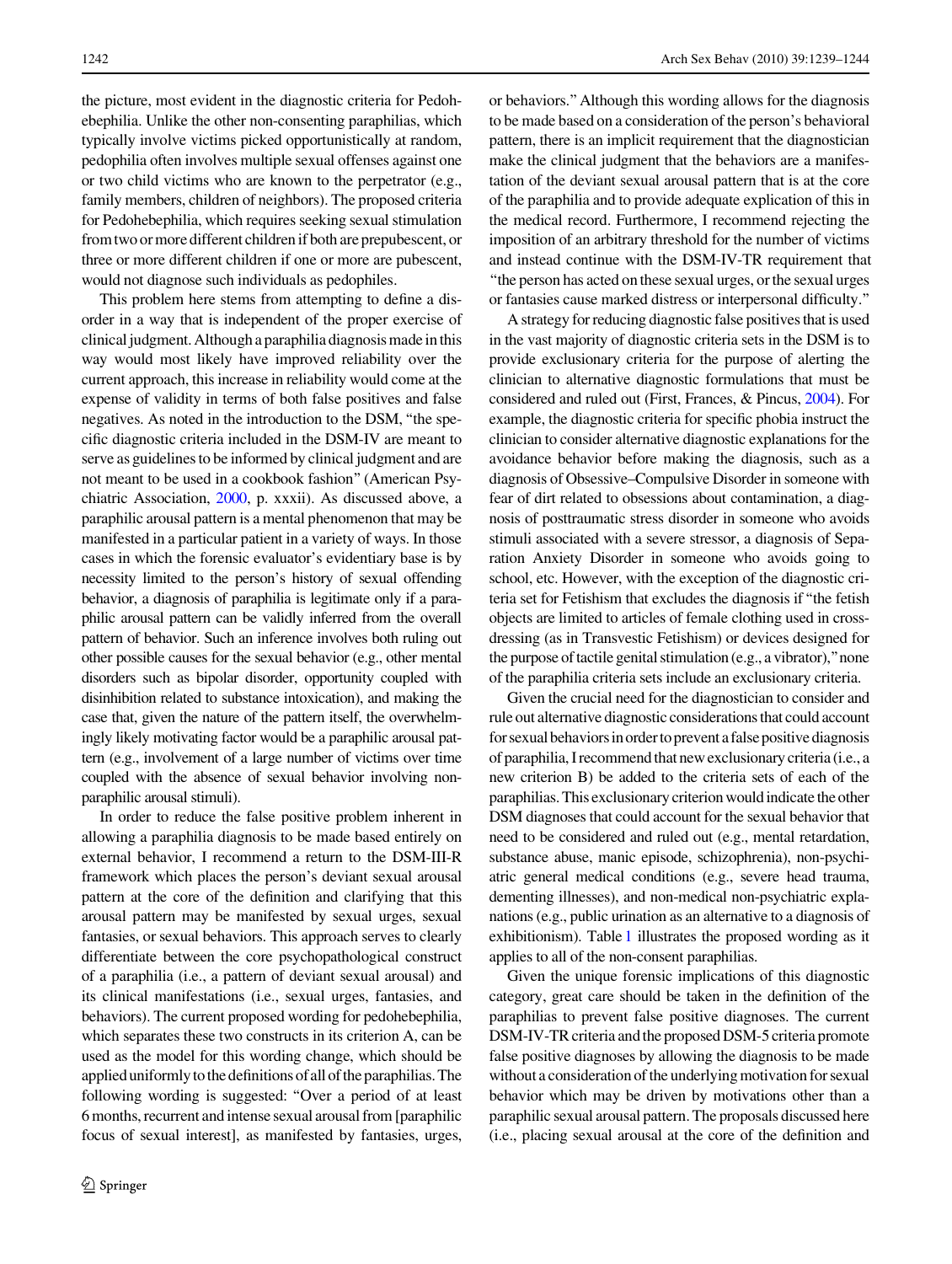<span id="page-4-0"></span>Table 1 Proposed DSM-5 criteria for paraphilias involving non-consenting victims and suggested modifications

| Paraphilias involving non-<br>consenting victims | Proposed DSM-5 criteria from www.dsm5.org                                                                                                                                                                                             | Revisions proposed to reduce potential for false<br>positives                                                                                                                                                                                                                                                                                                                                                                                                   |
|--------------------------------------------------|---------------------------------------------------------------------------------------------------------------------------------------------------------------------------------------------------------------------------------------|-----------------------------------------------------------------------------------------------------------------------------------------------------------------------------------------------------------------------------------------------------------------------------------------------------------------------------------------------------------------------------------------------------------------------------------------------------------------|
| Exhibitionism                                    | A. Over a period of at least 6 months, recurrent and<br>intense sexual fantasies, sexual urges, or sexual<br>behaviors involving the exposure of one's genitals<br>to an unsuspecting stranger                                        | A. Over a period of at least 6 months, recurrent and<br>intense sexual arousal from the exposure of one's<br>genitals to an unsuspecting stranger, as manifested<br>by fantasies, urges, or behaviors                                                                                                                                                                                                                                                           |
|                                                  | B. The person is distressed or impaired by these<br>attractions, or has sought sexual stimulation from<br>exposing the genitals to three or more unsuspecting<br>strangers on separate occasions                                      | B. The behavioral manifestations are not due to the<br>direct physiological effects of a substance (e.g.,<br>Alcohol Intoxication), a general medical condition<br>(e.g., Alzheimer's disease) and not better<br>accounted for another mental disorder (e.g., manic<br>episode, Antisocial Personality Disorder) or by<br>instances of public urination                                                                                                         |
|                                                  |                                                                                                                                                                                                                                       | C. The person has acted on these sexual urges, or the<br>sexual urges or fantasies cause marked distress or<br>interpersonal difficulty                                                                                                                                                                                                                                                                                                                         |
| Frotteurism                                      | A. Over a period of at least 6 months, recurrent and<br>intense sexual fantasies, sexual urges, or sexual<br>behaviors involving touching or rubbing against a<br>nonconsenting person                                                | A. Over a period of at least 6 months, recurrent and<br>intense sexual arousal from touching or rubbing<br>against a nonconsenting person, as manifested by<br>fantasies, urges, or behaviors                                                                                                                                                                                                                                                                   |
|                                                  | B. The person is distressed or impaired by these<br>attractions, or has sought sexual stimulation from<br>touching and rubbing against three or more<br>nonconsenting persons on separate occasions                                   | B. The behavioral manifestations are not due to the<br>direct physiological effects of a substance (e.g.,<br>Alcohol Intoxication), a general medical condition<br>(e.g., Alzheimer's disease) and not better<br>accounted for any another mental disorder (e.g.,<br>manic episode, Antisocial Personality Disorder)                                                                                                                                            |
|                                                  |                                                                                                                                                                                                                                       | C. The person has acted on these sexual urges, or the<br>sexual urges or fantasies cause marked distress or<br>interpersonal difficulty                                                                                                                                                                                                                                                                                                                         |
| Pedohebephilia <sup>a</sup>                      | following, as manifested by fantasies, urges, or<br>behaviors:                                                                                                                                                                        | A. Over a period of at least 6 months, one or both of the A. Over a period of at least 6 months, one or both of the<br>following, as manifested by fantasies, urges, or<br>behaviors:                                                                                                                                                                                                                                                                           |
|                                                  | (1) recurrent and intense sexual arousal from<br>prepubescent or pubescent children                                                                                                                                                   | (1) recurrent and intense sexual arousal from<br>prepubescent children                                                                                                                                                                                                                                                                                                                                                                                          |
|                                                  | (2) equal or greater arousal from such children than<br>from physically mature individuals                                                                                                                                            | (2) equal or greater arousal from such children than<br>from physically mature individuals                                                                                                                                                                                                                                                                                                                                                                      |
|                                                  | B. One or more of the following signs or symptoms:                                                                                                                                                                                    | B. The behavioral manifestations are not due to the<br>direct physiological effects of a substance (e.g.,<br>Alcohol Intoxication), a general medical condition<br>(e.g., Alzheimer's disease) and not better<br>accounted for any another mental disorder (e.g.,<br>manic episode, Antisocial Personality Disorder)<br>C. The person has acted on these sexual urges, or the<br>sexual urges or fantasies cause marked distress or<br>interpersonal difficulty |
|                                                  | (1) the person is distressed or impaired by sexual<br>attraction to children                                                                                                                                                          |                                                                                                                                                                                                                                                                                                                                                                                                                                                                 |
|                                                  | (2) the person has sought sexual stimulation, on<br>separate occasions, from either of the following:                                                                                                                                 |                                                                                                                                                                                                                                                                                                                                                                                                                                                                 |
|                                                  | (a) two or more different children, if both are<br>prepubescent                                                                                                                                                                       |                                                                                                                                                                                                                                                                                                                                                                                                                                                                 |
|                                                  | (b) three or more different children, if one or more are<br>pubescent                                                                                                                                                                 |                                                                                                                                                                                                                                                                                                                                                                                                                                                                 |
|                                                  | (3) use of child pornography in preference to adult<br>pornography, for a period of 6 months or longer                                                                                                                                |                                                                                                                                                                                                                                                                                                                                                                                                                                                                 |
| Sexual Sadism                                    | A. Over a period of at least 6 months, recurrent and<br>intense sexual fantasies, sexual urges, or sexual<br>behaviors involving the physical or psychological<br>suffering of another person                                         | A. Over a period of at least 6 months, recurrent and<br>intense sexual arousal from the physical or<br>psychological suffering of another person, as<br>manifested by fantasies, urges, or behaviors                                                                                                                                                                                                                                                            |
|                                                  | B. The person is distressed or impaired by these<br>attractions or has sought sexual stimulation from<br>behaviors involving the physical or psychological<br>suffering of two or more nonconsenting persons on<br>separate occasions | B. The behavioral manifestations are not due to the<br>direct physiological effects of a substance (e.g.,<br>Alcohol Intoxication), a general medical condition<br>(e.g., Alzheimer's disease) and not better<br>accounted for any another mental disorder (e.g.,<br>manic episode, Antisocial Personality Disorder)                                                                                                                                            |